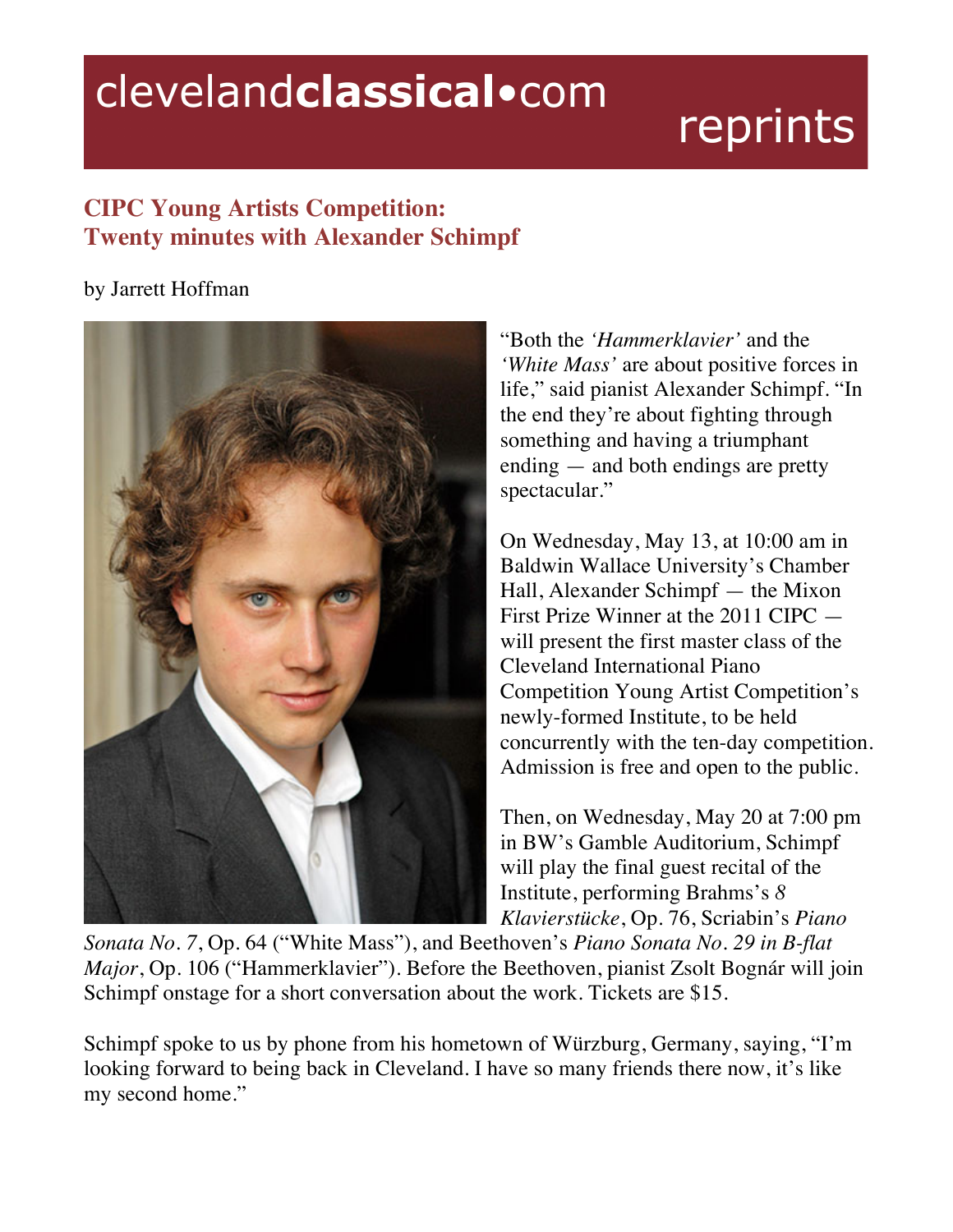If Cleveland is Schimpf's second home, how does it compare to his first? "They are very different," he said. "Würzburg is a much smaller, less significant city. For example, we don't have an international airport. But what is similar is that the arts are valued highly in both cities. We have a very nice music conservatory, where I studied, though it may not be as exceptionally regarded as the Cleveland Institute of Music. We also have an opera house, a symphony orchestra, and museums. I have to say, though, it can't compare to what Cleveland has to offer."

Schimpf said that Zsolt Bognár is the perfect person to be joining him for the conversation about the Beethoven. "We've met in Cleveland a couple times, and once also in Germany. He's so active in talking about music in all sorts of ways — discussing it, having interviews with musicians." (Check out Bognár's Living the Classical Life, a series of filmed interviews with classical musicians.)

"The 'Hammerklavier' is a piece that's really worth talking and thinking about before you hear it, especially if it's your first time with it. It's challenging to listen to — and admittedly also very challenging to play. It can be very overwhelming in a sense. Both Zsolt and I know it well, and we'll just take a couple minutes to discuss a few aspects of it, hoping that we'll make the whole experience more worthwhile for the audience. It's usually much more effective this way than reading program notes."

Schimpf has been very successful playing Beethoven. His triumph in the final round at the 2011 CIPC was with Beethoven's fourth concerto. He also won first prize at the International Beethoven Competition in Vienna in 2009, and he will be debuting at the Beethovenhalle this August with the Beethoven Orchestra Bonn, playing the composer's first concerto.

"Sometimes people ask me, 'Who's your favorite composer?' I don't really have one. But if I have to choose, if they make me, it's always Beethoven. For me, he gave the most complete picture from his opus 1 all the way to his late works. He offers such a spectrum of compositional techniques, styles, and emotions. It's all in there. And particularly for pianists, there's just so much to work on, to choose from, to experience. It's amazing.

"It may also just be that his music somehow fits with me — maybe the way I grew up, or the music I was surrounded by. He's always been a special composer to me. I recently finished studying all five of his piano concertos, so that part of my repertoire with orchestra is finally complete. It gives me a good feeling to have played, worked through, and experienced all of it."

Schimpf sees some connections between the Beethoven and Scriabin's *"White Mass."* "Both composers were writing in a really advanced style with these pieces, beyond their respective times. I mean, Beethoven was really out-there with his late sonatas. Nobody